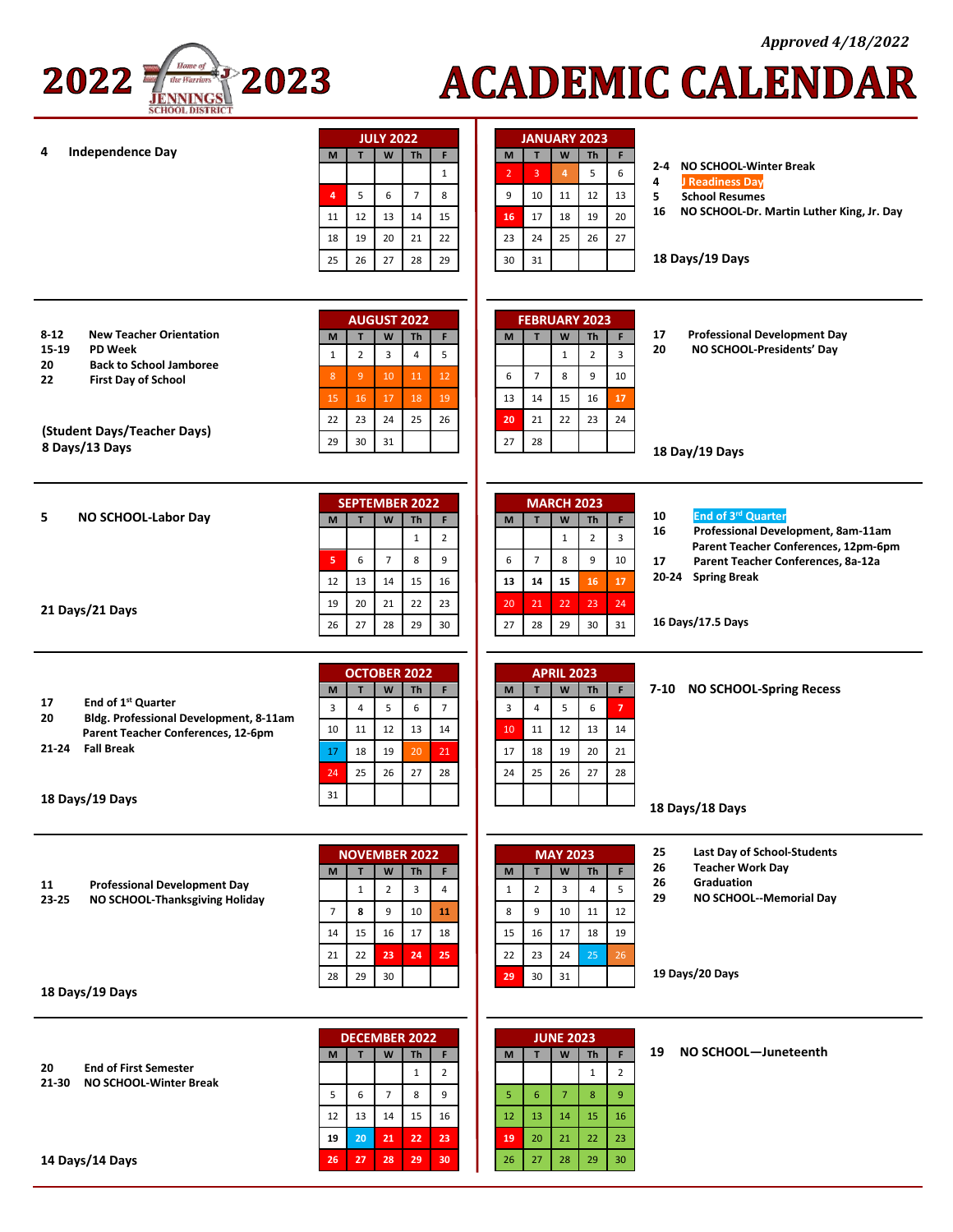| Legend        |                                                                                 |  |  |  |
|---------------|---------------------------------------------------------------------------------|--|--|--|
| <b>Orange</b> | District Professional Development Days/Parent Teacher Conferences/Resource Days |  |  |  |
| <b>Red</b>    | No School/Breaks/Holidays                                                       |  |  |  |
| <b>Blue</b>   | End of Quarter                                                                  |  |  |  |
| Green         | Summer School                                                                   |  |  |  |

| <b>Month</b> | <b>Instructional Days</b> | <b>Instructional</b><br><b>Hours</b> | <b>PD Days/Hours</b> | <b>PTC/Resource</b><br><b>Days</b> |
|--------------|---------------------------|--------------------------------------|----------------------|------------------------------------|
| August       | 8 days                    | 52 hours                             | 5 days/30 hours      |                                    |
| September    | 21 days                   | 136.5 hours                          | 0 days               |                                    |
| October      | 18 days                   | 117 hours                            | .5 days/3 hours      | 1 day/6 hours                      |
| November     | 18 days                   | 117 hours                            | 1 day/6 hours        |                                    |
| December     | 14 days                   | 91 hours                             | 0 days               |                                    |
| January      | 18 days                   | 117 hours                            | 0 days               | 1 day/6 hours                      |
| February     | 18 days                   | 117 hours                            | 1 day/6 hours        |                                    |
| March        | 16 days                   | 104 hours                            | 1 day/6 hours        | 1 day/8 hours*                     |
| April        | 18 days                   | 117 hours                            | 0 day                |                                    |
| May          | 19 days                   | 123.5 hours                          | 0 day                | 1 day/6 hours                      |
| Total        | 168 days                  | 1092 hours                           | 8.5 days/51 hours    |                                    |
| Required     |                           | 1044 hours                           |                      |                                    |
| Overage      |                           | 48 hours                             |                      |                                    |
| AMI/Virtual  |                           | 36 Hours                             |                      |                                    |

**\* We are looking to adjust the PD and PTC for March to resemble October. The most similar suggestion is: 10th-Regular school day 16th-PD 8-11 and PTC 12-6**

**17th PTC 8-12**

**\*\* PreK-12 will meet core data requirements of a 6.5 instructional day.**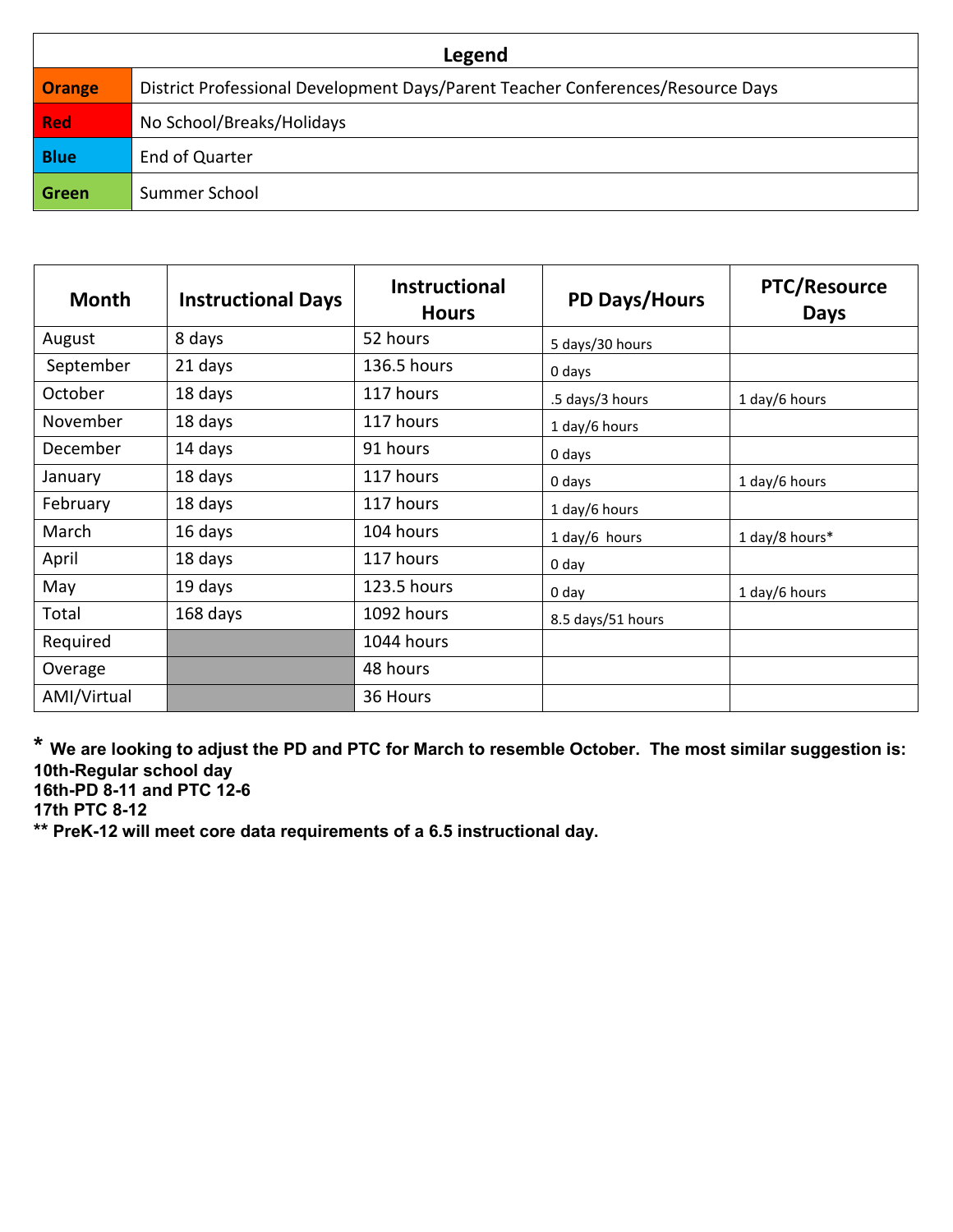**What is J-Readiness Day?** *This will serve as a workday for teachers and support staff; and a resource day for parents/students.*

## **J-Readiness at Middle and High Schools, and JETS**

## **Teachers (GenEd and SPED):**

- Wrap- up grading late work submitted and/or grade makeup finals
- Export final semester grades
- Meet with Content PLC and/or Grade level to discuss any concerns about students
- Email/Call parents/guardians of new students
- Send out information regarding the second semester
- Set up 2nd Semester Google Classrooms if applicable and email codes to students
- Prepare second-semester units/lesson plans for the upcoming first two weeks
- Record lessons/instructions for students who might be working at home sick

## **Support Staff (administrators, secretaries, counselors, social workers, school nurse)**:

- Register new students
- Print schedules
- Counselors make changes to schedules if requested
- Counselors check the credits of students to make sure they are on track for graduating. Contact those who are not.
- Social workers should be reaching out to families in need of continued support and/or assisting new families
- Social workers communicate with schools if there is a need such as doing a can food drive, gloves, etc.
- Administration have conversations with individual teachers to check-in, provide feedback, make suggestions on how to improve in areas needed
- Make home visits to students with chronic attendance and/or tardiness issues
- Administration has parent/student meetings with frequent fliers regarding expectations for the second semester, i.e behavior contracts
- School nurses should clean up files, make sure students who need medication during the school day have it in the office. Call parents if not.
- School nurses check with staff who may require having medication on file
- School nurses check supplies and order more if needed
- School nurses create and pass out in mailboxes small bags of bandages, cough drops, etc for teachers to have on hand
- School nurses identify and communicate with teachers any information regarding students if it is a need to know.

#### . **Parents/Students**:

- Pick up schedules and/or resolve any schedule issues regarding changing classes
- Pay any fines
- Speak with a teacher, counselor, administrator, school nurse
- Turn in any medication to the school nurse
- Take new school ID picture
- Sign up for after school programs/clubs/activities
- Visit SPOT clinic to schedule appointments for physicals if needed
- If new to the school, tour school to locate classes and locker. *Have student ambassadors present to assist for community service hours*

## **J-Readiness at Elementary Schools**

**Teachers (GenEd and SPED):**